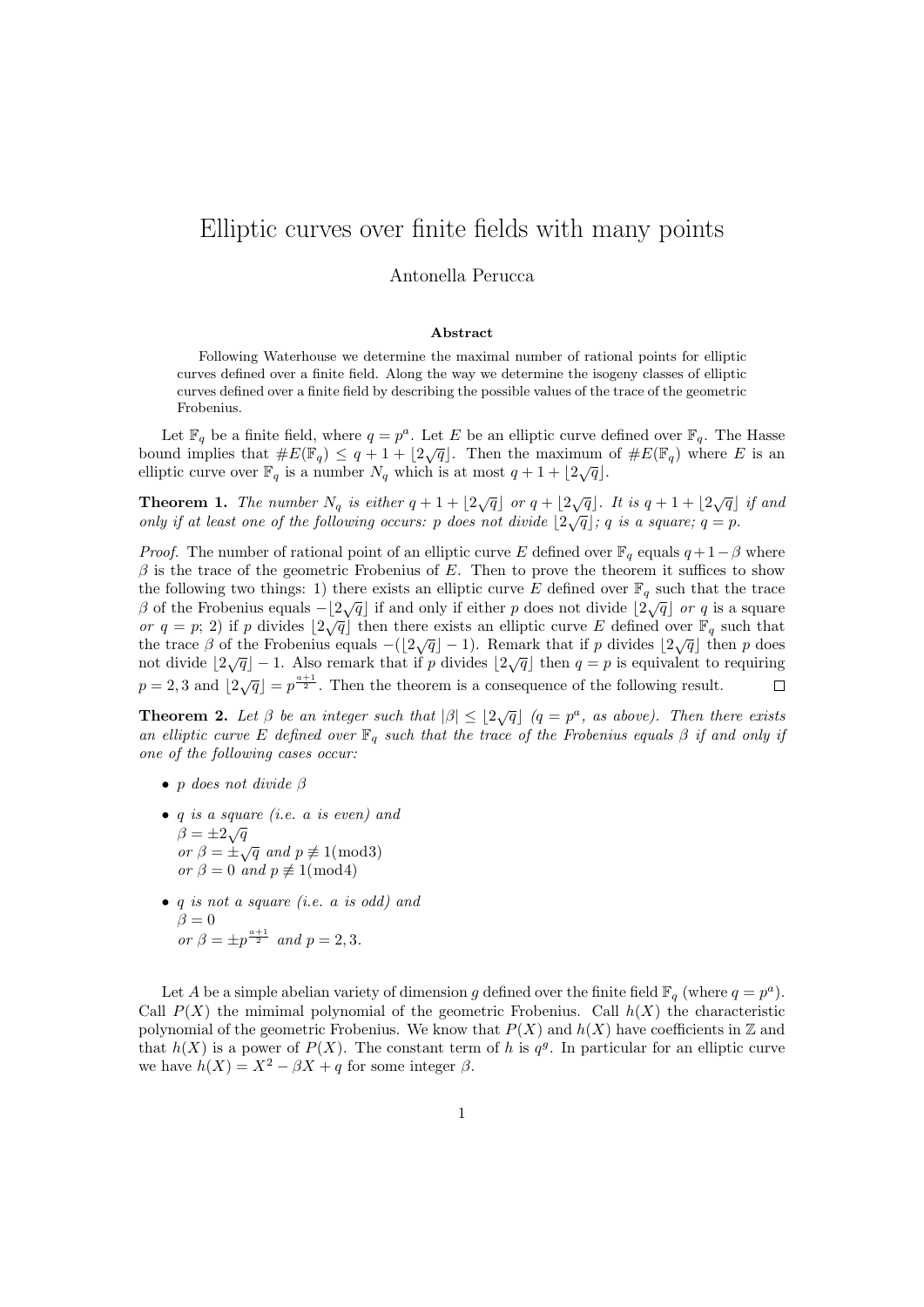The geometric Frobenius  $\pi$  is a Weil-q-number i.e. an algebraic integer  $\pi$  such that  $|\psi(\pi)| = q$ for every embedding  $\psi : \mathbb{Q}(\pi) \to \bar{\mathbb{Q}}$ . For an elliptic curve the roots of  $h(X)$  are  $\pi$  and  $\frac{q}{\pi}$  and so  $\beta = \pi + \frac{q}{\pi}$ . In particular  $|\beta| \leq 2\sqrt{q}$ .

The endomorphisms of A defined over  $\mathbb{F}_q$  are a free Z-module End A of finite rank. The Q-algebra End<sub>0</sub>  $A =$  End  $A \times_{\mathbb{Z}} \mathbb{Q}$  is a central simple algebra over  $\mathbb{Q}(\pi)$ . Thus the center of  $D := \text{End}_0 A$  is  $L := \mathbb{Q}(\pi)$ .

By the Brauer theory the  $L$ -algebra  $D$  is determined (up to isomorphism) by its invariants at the places of  $L$ . The invariants are rational numbers in  $[0, 1)$ , seen as representatives of residue classes in  $\mathbb{Q}/\mathbb{Z}$ . The invariants at the complex places are always 0. The sum of all the invariants is an integer. The l.c.m. of the invariants equals  $\sqrt{[D : L]}$ .

The following theorem by Tate implies that the algebraic integer  $\pi$  determines D (remark that it determines also the dimension of the variety).

**Theorem 3** (Tate). The central simple algebra  $D/L$  does not split at every real place of L (i.e. the invariant at every real place is  $\frac{1}{2}$ ). It does split at every finite place not above p (i.e. the corresponding invariant is  $0$ ). For a finite place w over p the corresponding invariant is:

$$
inv_w(D/L) = \frac{w(\pi)}{w(q)} [L_w : \mathbb{Q}_p] \pmod{\mathbb{Z}}
$$

where  $L_w$  is the completion of L at w. The dimension g of the variety is given by the formula

$$
2g = [L:\mathbb{Q}]\sqrt{[D:L]}.
$$

Proof. First case: the minimal polynomial of the Frobenius has degree 1.

We deduce that  $h(X) = (X - \alpha)^2$  where  $\alpha^2 = q$  and  $2\alpha = \beta \in \mathbb{Z}$ . Then  $\alpha \in \mathbb{Z}$  and  $\alpha = \pm \sqrt{q}$ . In this case q is a square and  $\beta = \pm 2\sqrt{q}$ . Now we prove that there exists an elliptic curve defined over  $\mathbb{F}_q$  having such a minimal polynomial. The root of  $P(X)$  is a Weil-q-number by construction. Then by the Honda-Tate theory there exists a simple abelian variety A defined over  $\mathbb{F}_q$  having minimal polynomial P (the isogeny class of A is uniquely determined by that condition). So we have to prove that the dimension of  $A$  is 1. We calculate the invariants of the central simple algebra  $D := \text{End}_{0}(A)$  over  $L := \mathbb{Q}(\pi)$ . Now  $L = \mathbb{Q}$  so there is only one infinite prime, real. Then invariants are:  $inv_{\infty} = \frac{1}{2}$ ;  $inv_{\ell} = 0$  for every prime  $\ell \neq p$ . Since the sum of the invariants is an integer we must have  $inv_p = \frac{1}{2}$ . The l.c.m. of the denominators is 2 so by the Tate's theorem we deduce that the dimension of A is 1.

Second case: the minimal polynomial of the Frobenius has degree 2.

In this case  $P(X) = h(X) = X^2 - \beta X + q$ . Remark that *in this case*  $|\beta| < 2\sqrt{q}$ : in fact  $|\beta| \leq 2\sqrt{q}$ and that  $\pi$  is a Weil-q-number so if  $|\beta| = 2\sqrt{q}$  then  $\pi = q/\pi = \pm \sqrt{q}$  and we are in the preceeding case.Hence  $\pi$  is a totally imaginary Weil-q-number. The roots of  $P(X)$  are Weil-q-numbers by construction. Then by the Honda-Tate theory there exists a simple abelian variety  $A$  defined over  $\mathbb{F}_q$  having minimal polynomial P (the isogeny class of A is uniquely determined by that condition). We study the invariants of the central simple algebra  $D := \text{End}_{0}(A)$  over  $L := \mathbb{Q}(\pi)$ . We have  $L = \mathbb{Q}(\sqrt{\beta^2 - 4q})$  where  $\beta^2 < 4q$ . Since L is an extension of Q of degree 2, by the Tate's theorem we deduce that A is an elliptic curve if and only if the l.c.m. of its invariants (which is  $\sqrt{[D : L]}$ ) is equal to 1.

Since  $\pi$  is totally imaginary there are no real embeddings of L into Q. Then the invariants of  $D$  corresponding to the infinite primes are zero. The invariants for the primes of  $L$  over the rational primes different from  $p$  are zero. If there is only one prime over  $(p)$  we deduce (because the sum of the invariants is an integer) that  $D$  has every invariant zero. If  $(p)$  ramifies or stays prime in  $\mathbb{Q}(\sqrt{\beta^2-4q})$  then there exists an elliptic curve corresponding to the considered mimimal polynomial.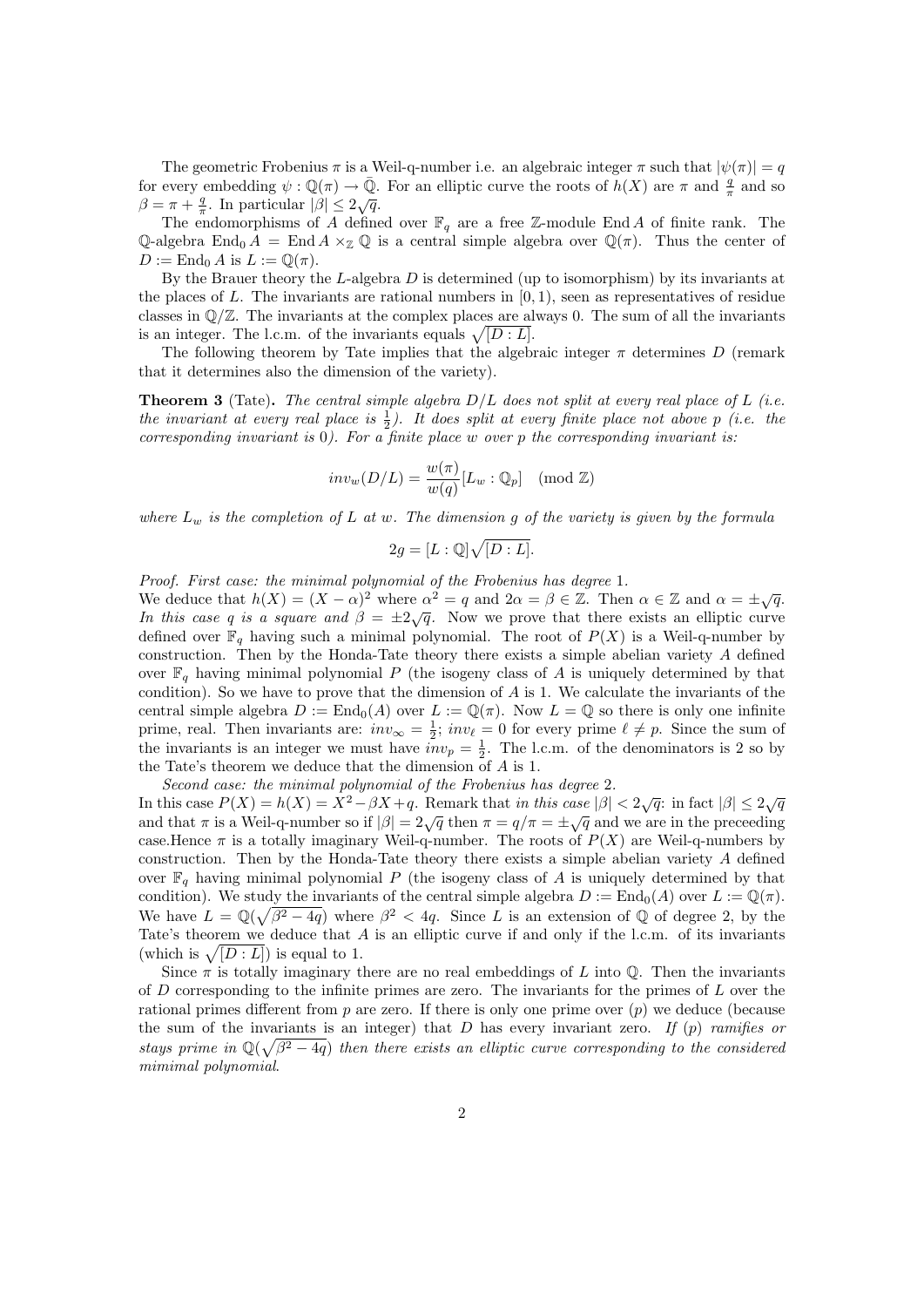We conclude the study of this case by proving the following. If  $(p)$  splits completely in  $\mathbb{Q}(\sqrt{\beta^2-4q})$  then there exists an elliptic curve corresponding to the considered mimimal polynomial if and only if p does not divide β. So suppose that  $(p)$  splits completely in L, which means that  $(p) = \mathcal{P}_1 \mathcal{P}_2$ . Let  $i = 1, 2$ . Since the inertia degree and ramification index of  $\mathcal{P}_i$  over  $\mathbb{Q}$  are both 1 then the completion  $L_{\mathcal{P}_i}$  has degree 1 over  $\mathbb{Q}_p$ . Then by the Tate's theorem the invariant at  $\mathcal{P}_i$  has denominator 1 if and only if  $v_{\mathcal{P}_i}(q)$  divides  $v_{\mathcal{P}_i}(\pi)$ . Since  $q = p^a$  we have  $(q) = \mathcal{P}_1^a \mathcal{P}_2^a$ . Since  $\pi$  is an algebraic integer of L of norm q and the primes over (p) are only  $\mathcal{P}_1$  and  $\mathcal{P}_2$  we have  $(\pi) = \mathcal{P}_1^{t_1} \mathcal{P}_1^{t_2}$  where  $t_1 + t_2 = a$ . Then  $v_{\mathcal{P}_i}(q) = a$  and  $v_{\mathcal{P}_i}(\pi) = t_i$ . Since  $t_1 + t_2 = a$  it follows that  $v_{\mathcal{P}_i}(q)$  divides  $v_{\mathcal{P}_i}(\pi)$  if and only if either  $t_1$  or  $t_2$  is zero. Remark that  $\left(\frac{q}{\pi}\right) = \mathcal{P}_1^{t_2} \mathcal{P}_1^{t_1}$ . Then either  $t_1$  or  $t_2$  is zero if and only if  $\beta$  (which is  $\pi + \frac{q}{\pi}$ ) does not belong neither to  $\mathcal{P}_1$  nor to  $\mathcal{P}_2$ . Since  $\beta$  is an integer it belongs to  $\mathcal{P}_1$  if and only if it belongs to  $\mathcal{P}_2$ . Because we are working in a Dedekind ring and the ideals  $P_1$  and  $P_2$  are coprime, the condition is then equivalent to requiring that  $\beta$  does not belong to  $\mathcal{P}_1\mathcal{P}_2$ . This exactly means that  $\beta$  is not a multiple of p.

Conclusions. We have an elliptic curve defined over  $\mathbb{F}_q$  such that the trace of the geometric Frobenius is  $\beta$  in the following cases: if q is a square and  $\beta = \pm \sqrt{q}$  (from the first case); if  $\beta^2 < 4q$  and (p) does not split completely in  $\mathbb{Q}(\sqrt{\beta^2-4q})$  (from the second case); if  $\beta^2 < 4q$ , (p) splits completely in  $\mathbb{Q}(\sqrt{\beta^2-4q})$  and  $p \nmid \beta$  (from the second case). We conclude thanks to the following lemma.

Remark that in the cases described by the lemma we are in the second case since  $\beta^2 < 4q$ . Also remark that  $p \nmid \beta$  implies that we are in the second case and we have an elliptic curve both whether  $p$  splits or not. П

**Lemma 4.** Let  $q = p^a$  and let  $\beta$  be an integer such that  $\beta^2 < 4q$ . The prime p of  $\mathbb{Z}$  does not split completely in  $\mathbb{Q}(\sqrt{\beta^2-4q})$  if and only if one of the following cases occur:

- q is a square and  $\beta = 0, p \not\equiv 1 \pmod{4}$  $\begin{array}{c} \rho = 0, \ p \neq 1 \pmod{4} \\ \text{or } \beta = \pm \sqrt{q}, \ p \not\equiv 1 \pmod{3} \end{array}$
- q is not a square and  $\beta = 0$ or  $\beta = \pm p^{\frac{a+1}{2}}, p = 2, 3.$

*Proof.* Write  $\beta = p^b \lambda$  where  $\lambda$  is either zero or coprime to p. If  $\lambda = 0$  or equivalently  $\beta = 0$  then  $\mathbb{Q}(\sqrt{\beta^2-4q}) = \mathbb{Q}(\sqrt{-p})$  if a is odd and  $\mathbb{Q}(\sqrt{\beta^2-4q}) = \mathbb{Q}(\sqrt{i})$  if a is even. If a is odd p clearly ramifies. If a is even then 2 ramifies and  $p \neq 2$  stays prime in the Gaussian integers if and only if  $p \equiv 3 \pmod{4}$ . So if  $\beta = 0$  then p does not split completely in  $\mathbb{Q}(\sqrt{\beta^2 - 4q})$  if q is not a square or if  $p \not\equiv 1 \pmod{4}$ .

If  $\lambda \neq 0$  and  $2b < a$  then p splits completely. We have  $\mathbb{Q}(\sqrt{\beta^2 - 4q}) = \mathbb{Q}(\sqrt{\lambda^2 - 4p^{a-2b}})$ . The prime p does not divide the discriminant of this extension of  $\mathbb Q$  so p does not ramify. We have to exclude the case where  $p$  stays prime which means that  $(p)$  is a maximal ideal. This is an elementary computation. Let  $m^2$  be the maximal square dividing  $\lambda^2 - 4p^{a-2b}$ , let  $\gamma = \lambda^2 - 4p^{a-2b}/m^2$  and call  $\lambda' = \lambda/m$ . Remark that  $(m, p) = 1$ . Let  $\mathbb{Z}[\alpha]$  be the ring of integers of  $\mathbb{Q}(\sqrt{\beta^2-4q})$ : according to whether  $\gamma$  is congruent to 1 or to 3 modulo 4 one can take  $\alpha = \frac{1-\sqrt{\gamma}}{2}$  $\frac{\sqrt{y}}{2}$  or  $\alpha = \sqrt{y}$ . The mimimal polynomial f of  $\alpha$  is  $x^2 + 2x + \frac{1-\gamma}{4}$  or respectively  $x^2 - \gamma$ . It suffices to show that the class of f in  $\mathbb{F}_p[x]$  is not an irreducible polynomial. The class of f in  $\mathbb{F}_p[x]$  is respectively  $\left(x+\frac{1+\lambda'}{2}\right)$  $\frac{+\lambda'}{2}(x+\frac{1-\lambda'}{2})$  $\frac{-\lambda'}{2}$ ) or  $(x + \lambda')(x - \lambda')$ .

If  $\lambda \neq 0$  and  $2b = a$  (a is even!) then because  $\beta^2 < 4q$  we deduce that  $|\lambda| < 2$  hence  $\lambda = \pm 1$ . Hence  $\beta = \pm \sqrt{q}$ . In this case  $\mathbb{Q}(\sqrt{\beta^2 - 4q}) = \mathbb{Q}(\sqrt{-3})$  and one easily has the following: 3